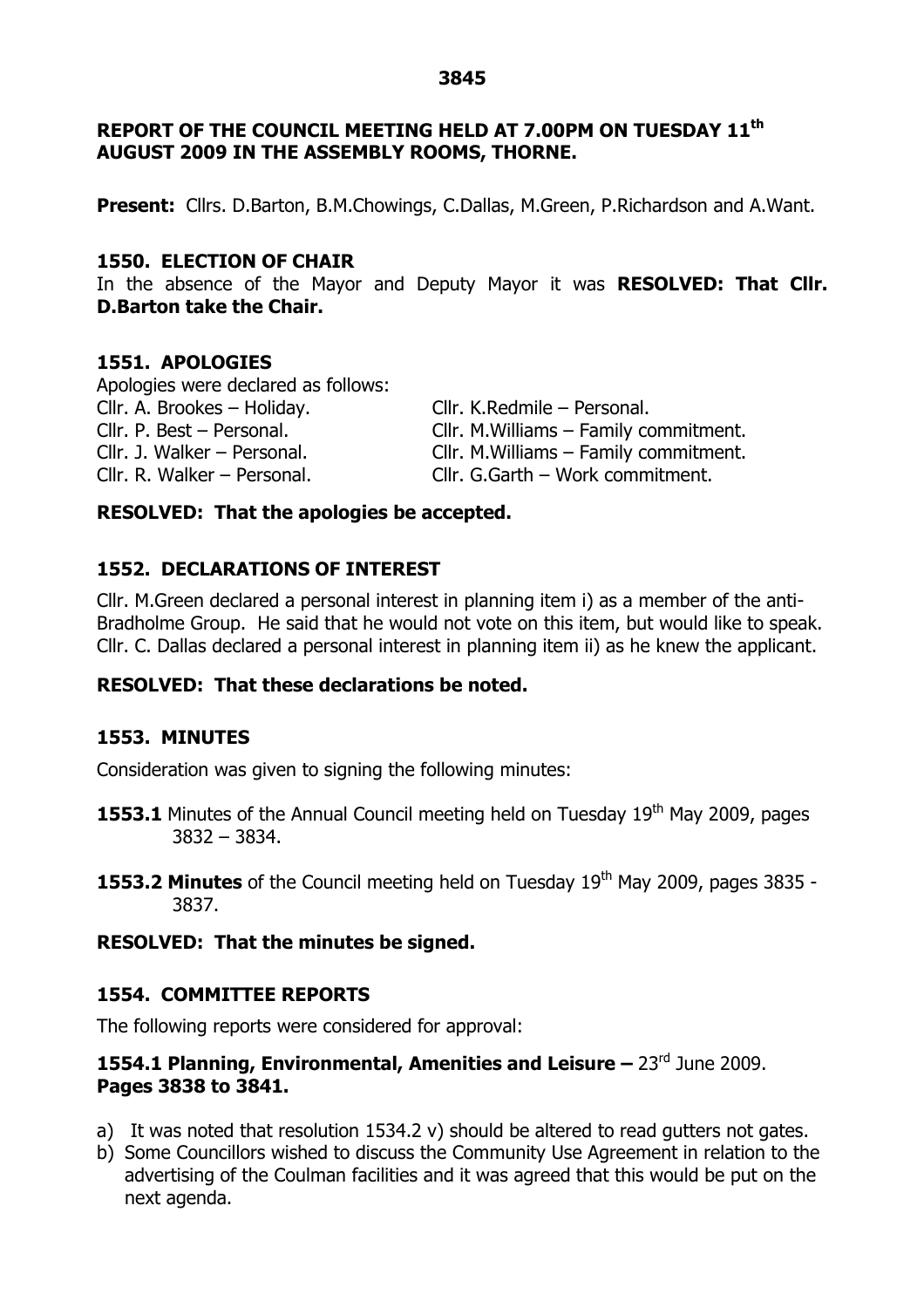#### **3846**

## **RESOLVED: That the report be approved.**

**1554.2 Policy, Development, Finance and Staffing –14 th July 2009.** Pages 3842 to 3844.

Under minute 1546 it was noted that a resolution should be added to say: **RESOLVED: That the project be supported in principle (subject to finance) and that costed proposals be brought to a future meeting.**

## **RESOLVED: That subject to this addition the minutes be approved.**

# **1555. PLANNING APPLICATIONS**

## **1556.1 08/03189/FULM**

Erection of strategic distribution centre (Class B8) with ancillary offices (Class B1), car parking, highway infrastructure, vehicle maintenance unit, vehicle wash and fuelling, drainage infrastructure including 2 no balancing ponds and landscaping at Bradholme Farm, Thorne for PPG Land and The Warmfield Group.

## **RESOLVED: That the Council continue to object on the same grounds as previously:**

- **Countryside Policy Area is the wrong location.**
- **There are other available sites in the area.**
- **Highway problems.**
- **Concern about flooding even with the revised proposals.**

# **1556.2 09/01585/OUT**

Outline application for erection of 12 apartments in 2 blocks on approx. 0.14ha of land following demolition of existing buildings on Lock Lane, Thorne for Abernant Homes.

## **RESOLVED: No observations.**

## **5556.3. 09/01604/RET**

Retrospective application for use of land for the sale and storage of cars and light commercials, including office cabin (7.3m x 2.7m), storage container (6.0m x 2.4m) and 2.4m high palisade fencing and gates (being resubmission of 09/00430/RET) at Old Station Yard, Selby Road, Torne for Miss Rosa Wall.

#### **RESOLVED: No objections provided no welding, repairs or other engineering works are allowed. Also no residential caravans etc.**

## **1555.4 09/01658/REMM**

Construction of a waste reception and material recycling facility including ancillary buildings, external plant and associated roadways and parking areas at Hatfield Power Park, East Lane, Stainforth for Avvail (UK) Ltd. / Waystone Ltd.

## **RESOLVED: Object on the basis that no development should take place until a new motorway link is constructed.**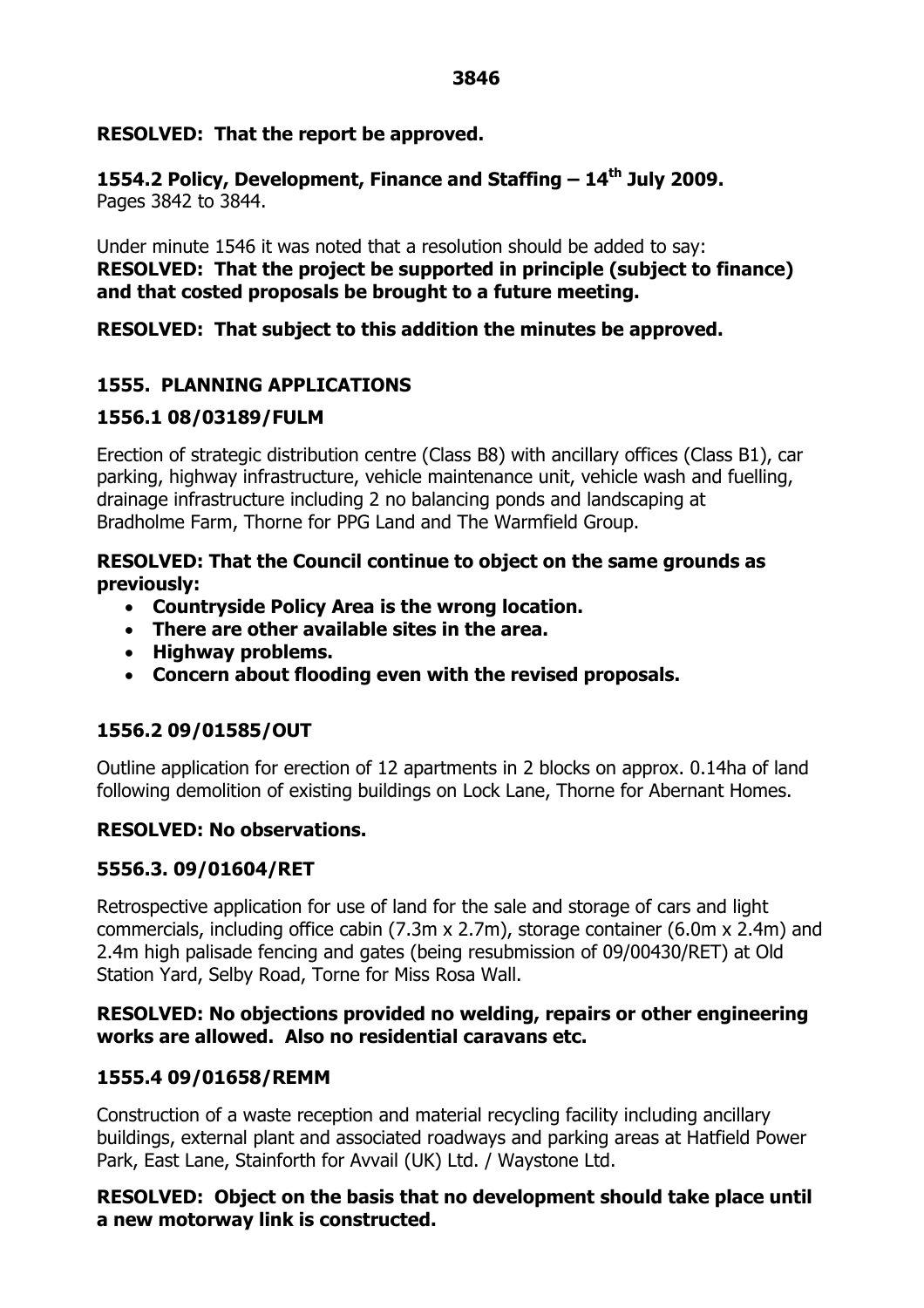#### **3847**

## **1556. ACCOUNTS PAYABLE**

Consideration was given to Statement of Accounts Payable to  $31<sup>st</sup>$  July 2009, Vouchers 72 to 111.

## **RESOLVED: That the accounts payable be approved.**

# **1557. FINANCIAL REPORT**

Consideration was given to the financial report for month 3 of the current financial year. It was noted that overall expenditure and income were within the budget for the year except for the remediation works at the Delves which were the subject of an insurance claim.

## **RESOLVED: That the financial report be accepted.**

# **1558. BUNTINGS WOOD**

Consideration was given to a report from the Woodlands Steering Group who met on site with representatives of Friends of Buntings Wood on  $18<sup>th</sup>$  August 2009.

- Management this would need to be discussed with the Woodland Officer from Doncaster MBC who would also be able to advise the Council on setting up a local Nature Reserve. It was agreed that there were pros and cons that would have to be considered by the whole Council.
- Woodland Burial Area Council to decide if this is to be pursued at the present time.
- Antisocial behaviour the police were being proactive and the motorcycle problem was much reduced and drinking etc. by young people was being dealt with. There was however a problem of organised deer poaching that the police had been asked to investigate.
- Gate it was recommended that this could be left open during the day but should be shut at night.
- Signage it was recommended that a sign should be erected near the entrance to Buntings Wood, possibly near the British Waterways sign, welcoming visitors to the wood and setting out some basic rules.
- $\bullet$  Budget it was recommended that Buntings Wood be given a separate budget heading next financial year.

## **RESOLVED: That the report be accepted and that the budget for the sign be authorised (MPA 1976, S19).**

## **1559. PACT MEETING**

A Councillor reported on recent PACT meetings where the police had reported on their principle targets as set by PACT:

- 1) Antisocial behaviour Miller Lane/Haynes Road.
- 2) Antisocial use of vehicles on Bridge Street.
- 3) Antisocial behaviour in Park/Lock Lane area.